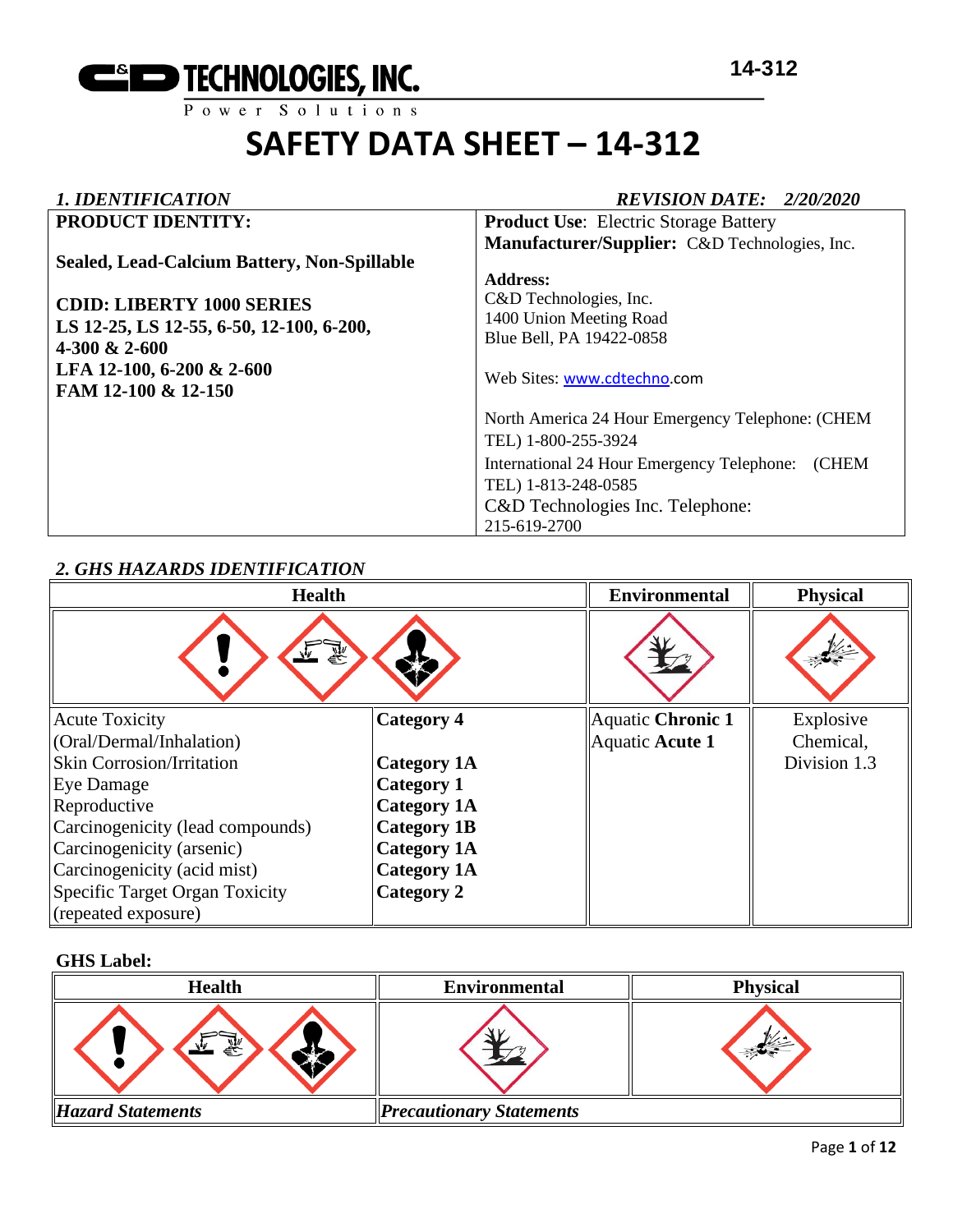

| <b>Hazard Statements</b>                         | <b>Precautionary Statements</b>                                                                                                                       |
|--------------------------------------------------|-------------------------------------------------------------------------------------------------------------------------------------------------------|
| <b>DANGER!</b>                                   | Obtain special instructions before use.                                                                                                               |
| Harmful if swallowed, inhaled, or in contact     | Do not handle until all safety precautions have been read and understood.                                                                             |
| with skin.                                       | Wash thoroughly after handling.<br>Do not eat drink or smoke when using this product.                                                                 |
| Acid causes severe skin burns and eye            | Avoid contact during pregnancy/while nursing.                                                                                                         |
| damage.                                          | Wear protective gloves/protective clothing, eye protection/face protection.                                                                           |
| May damage fertility or the unborn child if      | Use only outdoors or in a well-ventilated area.                                                                                                       |
| ingested or inhaled.                             | Avoid contact with internal acid.<br>Do not breathe dust/fume/gas/mist/vapors/spray.                                                                  |
| May cause harm to breast-fed children.           | Keep away from heat/sparks/open flames/hot surfaces. No smoking                                                                                       |
| May cause cancer if ingested or inhaled.         | <b>IF SWALLOWED OR CONSUMED:</b> rinse mouth.                                                                                                         |
| Causes skin irritation, serious eye damage.      | Do NOT induce vomiting. Call a poison center/doctor if you feel unwell.                                                                               |
| Contact with internal components may cause       | <b>IF ON CLOTHING OR SKIN</b> (or hair): Remove/Take off immediately all contaminated                                                                 |
| irritation or severe burns.                      | clothing and wash it before reuse. Rinse skin with water/shower.<br><b>IF INHALED:</b> Remove person to fresh air and keep comfortable for breathing. |
| Causes damage to central nervous system,         | Immediately call a POISON CENTER or doctor/physician.                                                                                                 |
| blood and kidneys through prolonged or           | IF IN EYES: Rinse cautiously with water for several minutes.                                                                                          |
| repeated exposure if ingested or inhaled.        | Remove contact lenses, if present and easy to do. Continue rinsing.                                                                                   |
| Irritating to eyes, respiratory system, and skin | If exposed/concerned, or if you feel unwell seek medical attention/advice.                                                                            |
| May form explosive air/gas mixture during        | Store locked up, in a well-ventilated area, in accordance with local and national<br>regulation.                                                      |
| charging.                                        | Dispose of contents/container in accordance with local and national regulation                                                                        |
| Explosive, fire, blast or projection hazard.     | Keep out of reach of children.                                                                                                                        |

| <b>HEALTH HAZARDS</b>            |             |                                                |
|----------------------------------|-------------|------------------------------------------------|
| <b>Acute Toxicity</b>            | Signal Word | <b>Hazard Statement</b>                        |
| Oral A.1 (6)                     | Warning     | H302: Harmful if swallowed                     |
| Dermal A.1 $(5)$                 | Warning     | H312: Harmful in contact with skin             |
| Inhalation A.1 $(5)$             | Warning     | H332: Harmful if inhaled                       |
|                                  |             |                                                |
| Skin Irritation                  |             |                                                |
| A.2(2)                           | Warning     | H315: Causes skin irritation                   |
| <b>Skin Corrosion</b>            |             |                                                |
| A.2 (1A.1B.1C)                   | Danger      | H314: Causes serious skin burns and eye damage |
| Serious Eye Damage               |             |                                                |
| A.3(1)                           | Danger      | H318: Causes serious eye damage                |
| Eye Irritation                   |             |                                                |
| A.3 (2A)                         | Warning     | H319: Causes serious eye irritation            |
| <b>Respiratory Sensitization</b> |             |                                                |
| A.4 (1A, 1B)                     | Danger      | H334: May cause allergy or asthma symptoms or  |
|                                  |             | breathing difficulties if inhaled              |
| <b>Skin Sensitization</b>        |             |                                                |
| A.4 (1A, 1B)                     | Warning     | H317: May cause an allergic skin reaction      |
| Germ Cell Mutagenicity           |             |                                                |
| $A.5$ (1A, 1B)                   | Danger      | H:340: May cause genetic defects               |
| A.5(2)                           | Warning     | H341: Suspected of causing genetic defects     |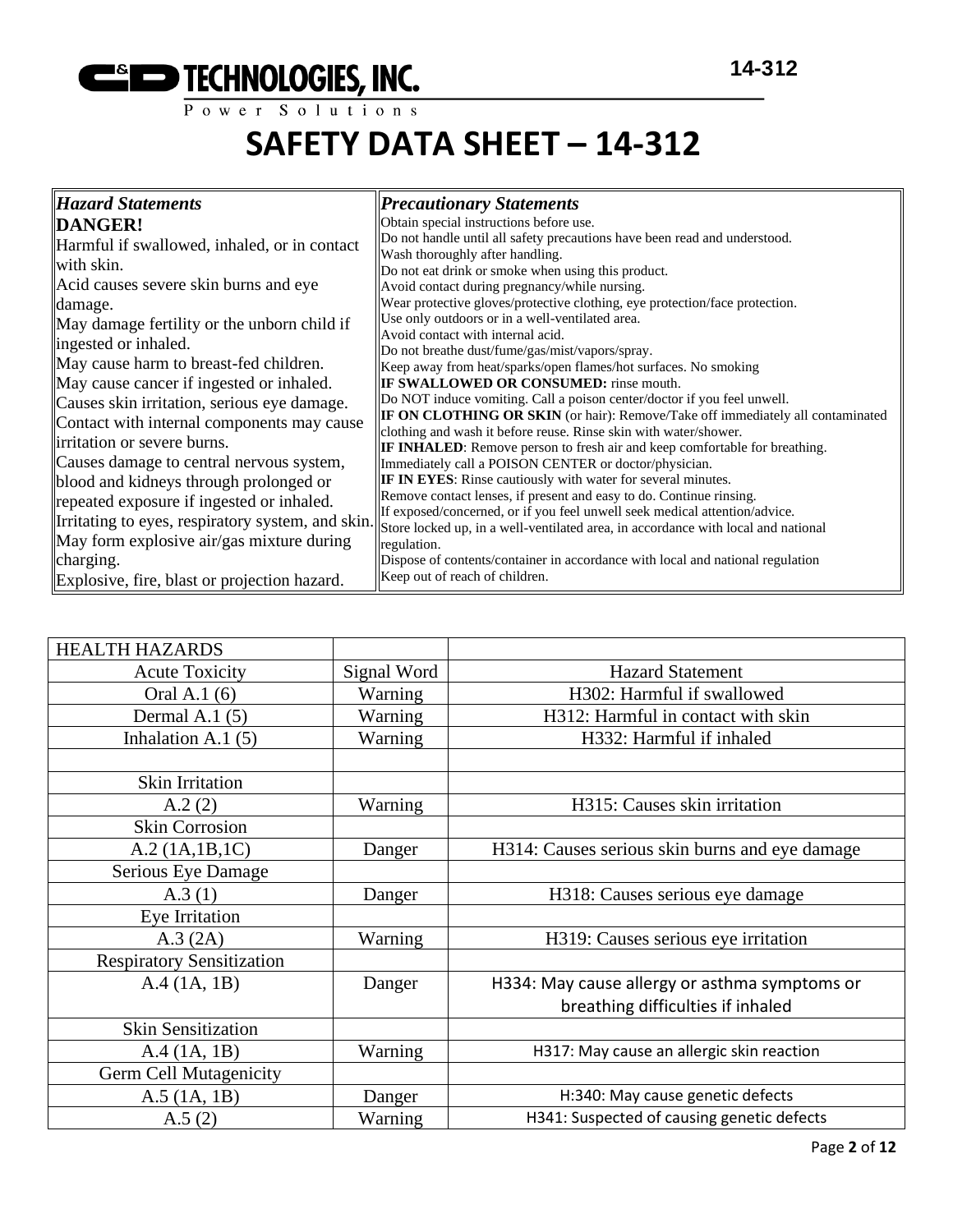

| Carcinogenicity                       |         |                                                            |
|---------------------------------------|---------|------------------------------------------------------------|
| $A.6$ (1A, 1B)                        | Danger  | H350: May cause cancer                                     |
| A.6(2)                                | Warning | H351: Suspected of causing cancer                          |
| <b>Reproductive Toxicity</b>          |         |                                                            |
| A.7(1A, 1B)                           | Danger  | H360: May damage fertility or the unborn child.            |
| A.7(2)                                | Warning | H361: Suspected of damaging fertility or the unborn child. |
| <b>Specific Target Organ Toxicity</b> |         |                                                            |
| Single Exposure                       |         |                                                            |
| A.8(1)                                | Danger  | H370: Causes damage to organs                              |
| A.8(2)                                | Warning | H371: May cause damage to organs                           |
| <b>Specific Target Organ Toxicity</b> |         |                                                            |
| <b>Repeated or Prolonged Exposure</b> |         |                                                            |
| A.9(1)                                | Danger  | H372: Causes damage to organs                              |
| A.9(2)                                | Warning | H373: May cause damage to organs                           |
| <b>Aspiration Hazard</b>              |         |                                                            |
| A.10(1)                               | Danger  | H304: May be fatal if swallowed and enters airways         |
| ENVIRONMENTAL HAZARDS                 |         |                                                            |
| <b>Aquatic Toxicity Acute</b>         |         |                                                            |
| $1.1\,$                               | Warning | H400: Very toxic to aquatic life                           |
| <b>Aquatic Toxicity Chronic</b>       |         |                                                            |
| 2.1                                   | Warning | H410: Very toxic to aquatic life with long lasting effects |

#### *3. \*COMPOSITION / INFORMATION ON INGREDIENTS*

| <b>INGREDIENTS</b> (Chemical/Common Names):        | CAS No.:  | $%$ by Wt:    |
|----------------------------------------------------|-----------|---------------|
| *Lead, Lead Compounds                              | 7439-92-1 | 66-77         |
| *Sulfuric Acid/Battery Electrolyte 1.300 sg 40% wt | 7664-93-9 | $6-9$         |
| (H2SO4/H2O)                                        |           |               |
| Tin                                                | 7440-31-5 | $0.1 - 0.3$   |
| Aluminum                                           | 7429-90-5 | < 0.01        |
| $*Copper$                                          | 7440-50-8 | < 0.5         |
| NON-HAZARDOUS INGREDIENTS                          |           |               |
| Water                                              | 7732-18-5 | $10-13$       |
| Calcium                                            | 7440-70-2 | $0.02 - 0.04$ |
| <b>Inert Components</b>                            | N/A       | $7 - 12$      |
| *Section 313 (40 CFR 372) Listed Toxic Chemical    |           |               |

#### *4. FIRST AID MEASURES* **INHALATION:**

Sulfuric Acid: Remove to fresh air immediately. If not breathing, give artificial respiration. If breathing is difficult, give oxygen. Consult a physician.

Lead: Remove from exposure, gargle, wash nose and lips; consult physician.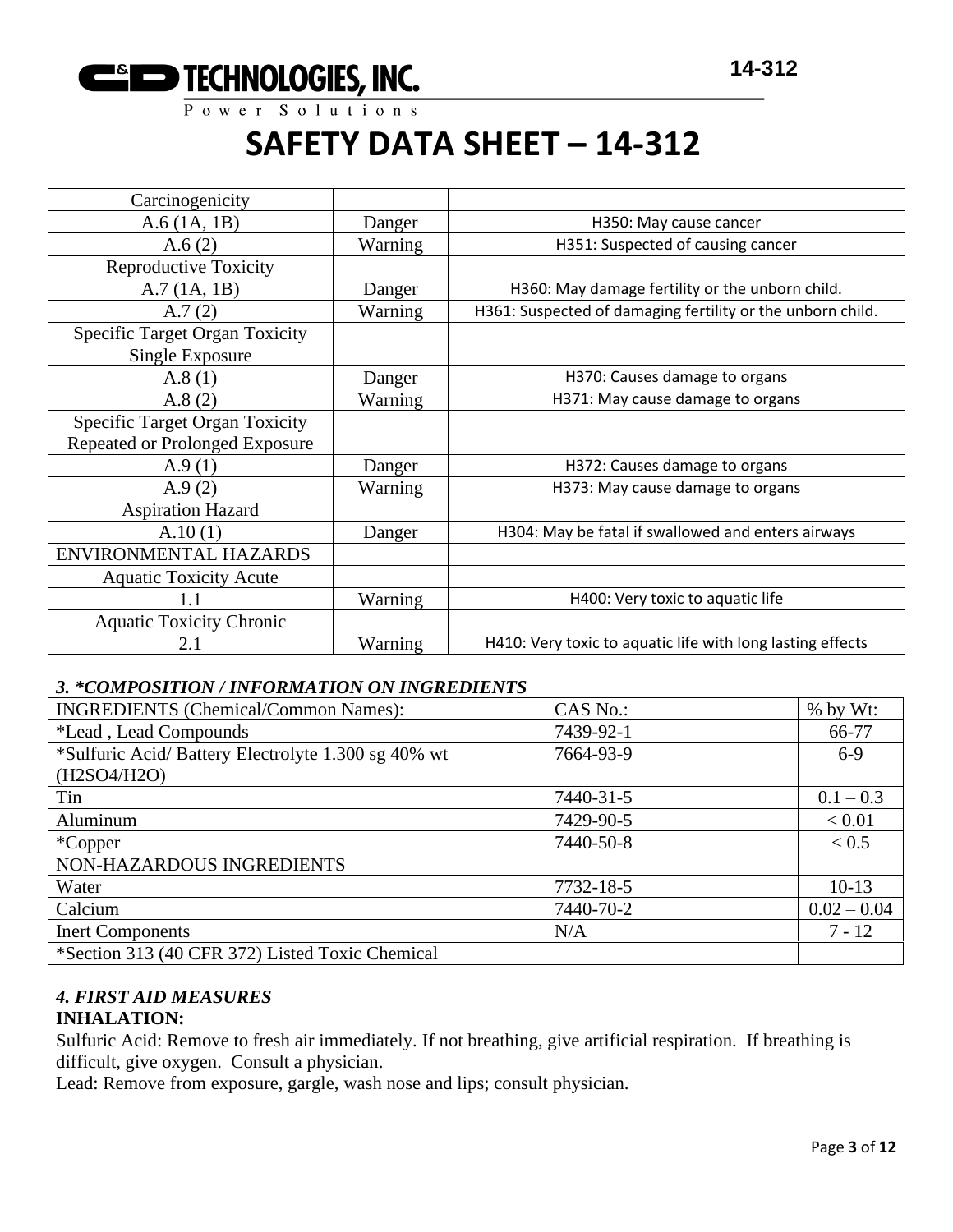

#### **INGESTION:**

Sulfuric Acid: Give large quantities of water; Do NOT induce vomiting or aspiration into the lungs may occur and can cause permanent injury or death; consult physician.

Lead: Consult physician immediately.

#### **SKIN:**

Sulfuric Acid: Flush with large amounts of water for at least 15 minutes; remove contaminated clothing completely, including shoes. If symptoms persist, seek medical attention. Wash contaminated clothing before reuse. Discard contaminated shoes.

Lead: Wash immediately with soap and water.

#### **EYES:**

Sulfuric Acid and Lead: Flush immediately with large amounts of water for at least 15 minutes while lifting lids; Seek immediate medical attention if eyes have been exposed directly to acid.

#### *5. FIRE FIGHTING MEASURES*

**Flash Point:** Not Applicable **Oxygen Index** = > 28 **Flammable Limits:** LEL =  $4.1\%$  (Hydrogen Gas in air); UEL =  $74.2\%$ 

**Extinguishing media:** CO2; foam; dry chemical. Do not use carbon dioxide directly on cells. Avoid breathing vapors. Use appropriate media for surrounding fire.

#### **Fire Fighting Procedures:**

Use positive pressure, self-contained breathing apparatus. Beware of acid splatter during water application and wear acid-resistant clothing, gloves, face and eye protection. If batteries are on charge, shut off power to the charging equipment, but note that strings of series connected batteries may still pose risk of electric shock even when charging equipment is shut down.

#### **Hazardous Combustion Products:**

Highly flammable hydrogen gas is generated during charging and operation of batteries. If ignited by burning cigarette, naked flame or spark, may cause battery explosion with dispersion of casing fragments and corrosive liquid electrolyte. Carefully follow manufacturer's instructions for installation and service. Keep away all sources of gas ignition and do not allow metallic articles to simultaneously contact the negative and positive terminals of a battery. Follow manufacturer's instructions for installation and service.

#### *6: ACCIDENTAL RELEASE MEASURES*

Stop flow of material, contain/absorb small spills with dry sand, earth or vermiculite. Do not use combustible materials. If possible, carefully neutralize spilled electrolyte with soda ash, sodium bicarbonate, lime, etc. Wear acid-resistant clothing, boots, gloves, and face shield. Do not allow discharge of un-neutralized acid to sewer. Acid must be managed in accordance with approved local, state, and federal requirements. Consult state environmental agency and/or federal EPA.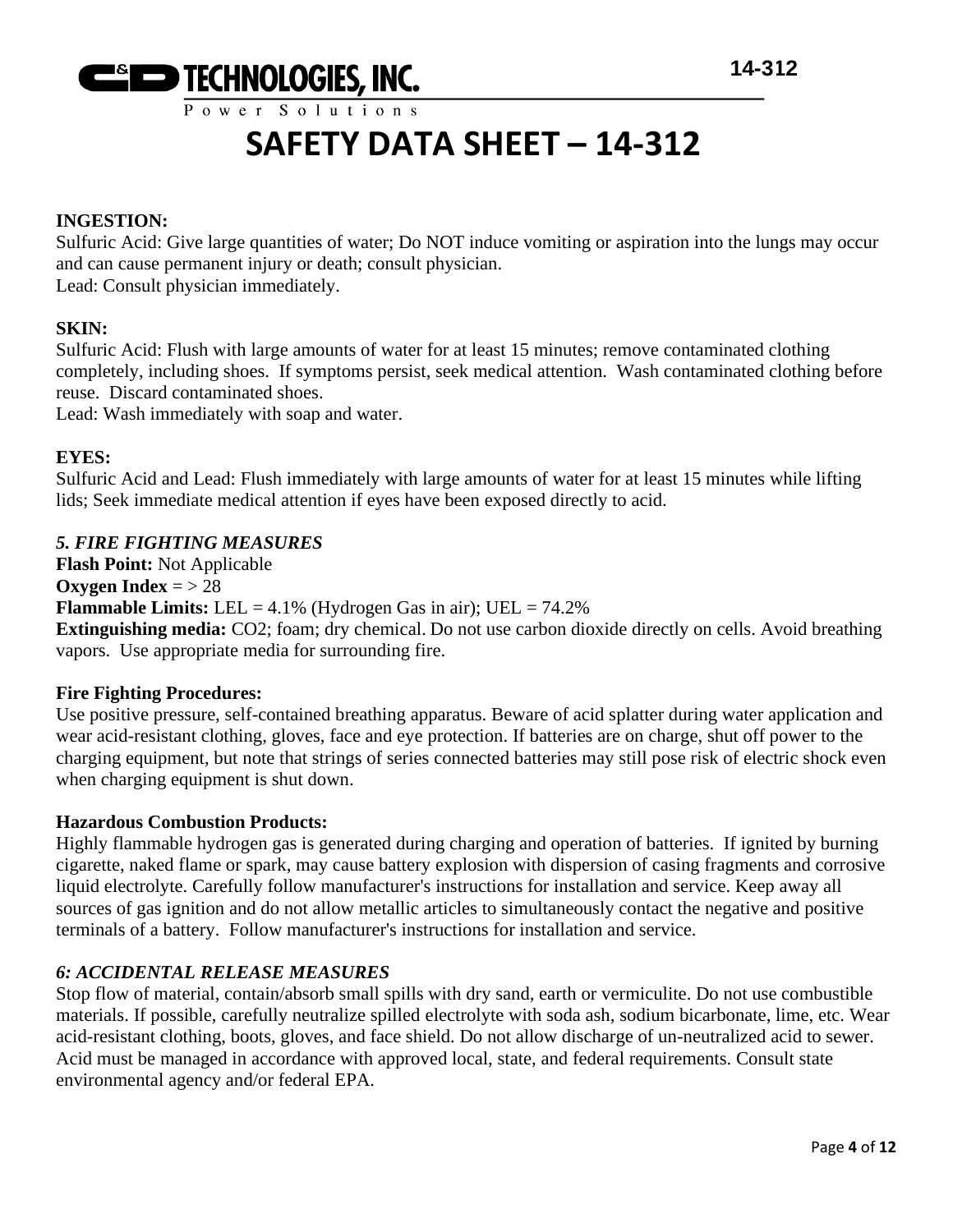

#### *7. HANDLING AND STORAGE*

#### **Handling:**

Unless involved in recycling operations, do not breach the casing or empty the contents of the battery. Handle carefully and avoid tipping, which may allow electrolyte leakage. There may be increasing risk of electric shock from strings of connected batteries. Keep containers tightly closed when not in use. If battery case is broken, avoid contact with internal components. Keep vent caps on and cover terminals to prevent short circuits. Place cardboard between layers of stacked automotive batteries to avoid damage and short circuits. Keep away from combustible materials, organic chemicals, reducing substances, metals, strong oxidizers and water. Use banding or stretch wrap to secure items for shipping.

#### **Storage:**

Store batteries under roof in cool, dry, well-ventilated areas separated from incompatible materials and from activities that may create flames, spark, or heat. Store on smooth, impervious surfaces provided with measures for liquid containment in the event of electrolyte spills. Keep away from metallic objects that could bridge the terminals on a battery and create a dangerous short-circuit.

#### **Charging:**

There is a possible risk of electric shock from charging equipment and from strings of series connected batteries, whether or not being charged. Shut-off power to chargers whenever not in use and before detachment of any circuit connections. Batteries being charged will generate and release flammable hydrogen gas. Charging space should be ventilated. Keep battery vent caps in position. Prohibit smoking and avoid creation of flames and sparks nearby. Wear face and eye protection when near batteries being charged.

#### *8. EXPOSURE CONTROLS / PERSONAL PROTECTION*

| <b>INGREDIENTS</b>        | <b>OSHA PEL</b> | <b>ACGIH</b> | <b>US NIOSH</b> | Quebec PEV | Ontario OEL | EU OEL  |
|---------------------------|-----------------|--------------|-----------------|------------|-------------|---------|
| (Chemical/Common Names):  |                 |              |                 |            |             |         |
| Lead, Lead Compounds      | 0.05            | 0.05         | 0.05            | 0.05       | 0.05        | 0.15(b) |
| Sulfuric Acid/Electrolyte |                 | 0.2          |                 |            | 0.2         | 0.05(c) |
| $(H_2SO_4/H_2O)$          |                 |              |                 |            |             |         |
| Tin                       | 2.0             | 2.0          | 2.0             |            |             |         |
| Aluminum                  | 15.0            | 10.0         | 10.0            |            |             |         |
| Copper                    | 1.0             |              | 1.0             |            |             |         |
|                           |                 |              |                 |            |             |         |

#### **Exposure Limits (mg/m<sup>3</sup> ) Note: N.E. = Not Established**

**(a)**As dusts/mists **(b)**As inhalable aerosol **(c)**Thoracic fraction

#### **Engineering Controls (Ventilation):**

Store and handle in well-ventilated area. If mechanical ventilation is used, components must be acid-resistant. Handle batteries cautiously, do not tip to avoid spills. Make certain vent caps are on securely. If battery case is damaged, avoid bodily contact with internal components. Wear protective clothing, eye and face protection, when filling, charging or handling batteries. Do not allow metallic materials to simultaneously contact both the positive and negative terminals of the batteries. Charge batteries in areas with adequate ventilation. General dilution ventilation is acceptable.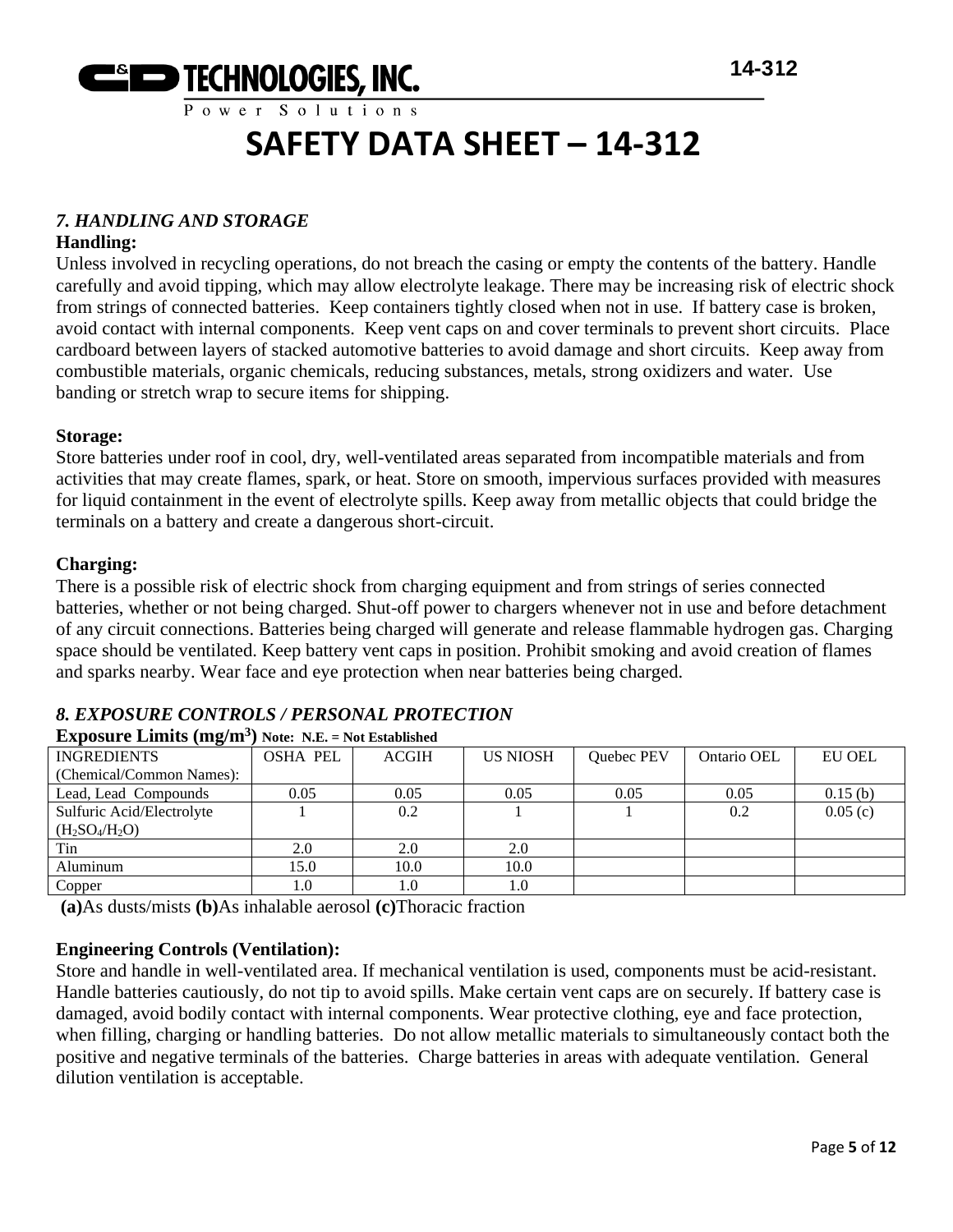

#### **Respiratory Protection (NIOSH/MSHA approved):**

None required under normal conditions. When concentrations of sulfuric acid mist are known to exceed PEL, use NIOSH or MSHA-approved respiratory protection.

#### **Skin Protection:**

If battery case is damaged, use rubber or plastic acid-resistant gloves with elbow-length gauntlet, acid-resistant apron, clothing and boots.

#### **Eye Protection:**

If battery case is damaged, use chemical goggles or face shield.

#### **Other Protection:**

In areas where water and sulfuric acid solutions are handled in concentrations greater than 1%, emergency eyewash stations and showers should be provided, with unlimited water supply. Chemically impervious apron and face shield recommended when adding water or electrolyte to batteries. Wash Hands after handling.

#### *9. PHYSICAL AND CHEMICAL PROPERTIES*

| Properties Listed Below are for Electrolyte:                                                  |               |                             |                               |
|-----------------------------------------------------------------------------------------------|---------------|-----------------------------|-------------------------------|
| Boiling Point:                                                                                | 235 F         | Specific Gravity (H2O = 1): | $1.310 + (-0.010$             |
| <b>Melting Point:</b>                                                                         | N/A           | Vapor Pressure (mm Hg):     | 1mm @ 145.8 degrees F         |
| Solubility in Water:                                                                          | N/A           | Vapor Density (AIR = 1):    | <b>Greater than 1</b>         |
| <b>Evaporation Rate:</b>                                                                      | Less than 1   | % Volatile by Weight:       | N/A                           |
| (Butyl Acetate $= 1$ )                                                                        |               |                             |                               |
| $pH$ :                                                                                        | $\sim$ 1 to 2 | Flash Point:                | <b>Below room temperature</b> |
|                                                                                               |               |                             | (as hydrogen gas)             |
| LEL (Lower Explosive)                                                                         | 4%            | UEL (Upper Explosive Limit) | 74% (Hydrogen)                |
| (Hydrogen)<br>Limit)                                                                          |               |                             |                               |
| Appearance and Odor: Manufactured article; no apparent odor. Gelled electrolyte is a clear to |               |                             |                               |
| cloudy liquid with a sharp, penetrating, pungent odor. Formed lead                            |               |                             |                               |
| dioxide is dark brown in color with a slight acidic odor.                                     |               |                             |                               |

#### *10. STABILITY AND REACTIVITY*

Stability: Stable  $X$  Unstable  $\_\_\_\$ 

This product is stable under normal conditions at ambient temperature.

**Conditions to Avoid:** Prolonged overcharge at high current; sources of ignition.

#### **Incompatibilities:** (materials to avoid)

Electrolyte: Contact with combustibles and organic materials may cause fire and explosion. Also reacts violently with strong reducing agents, metals, sulfur trioxide gas, strong oxidizers, and water. Contact with metals may produce toxic sulfur dioxide fumes and may release flammable hydrogen gas.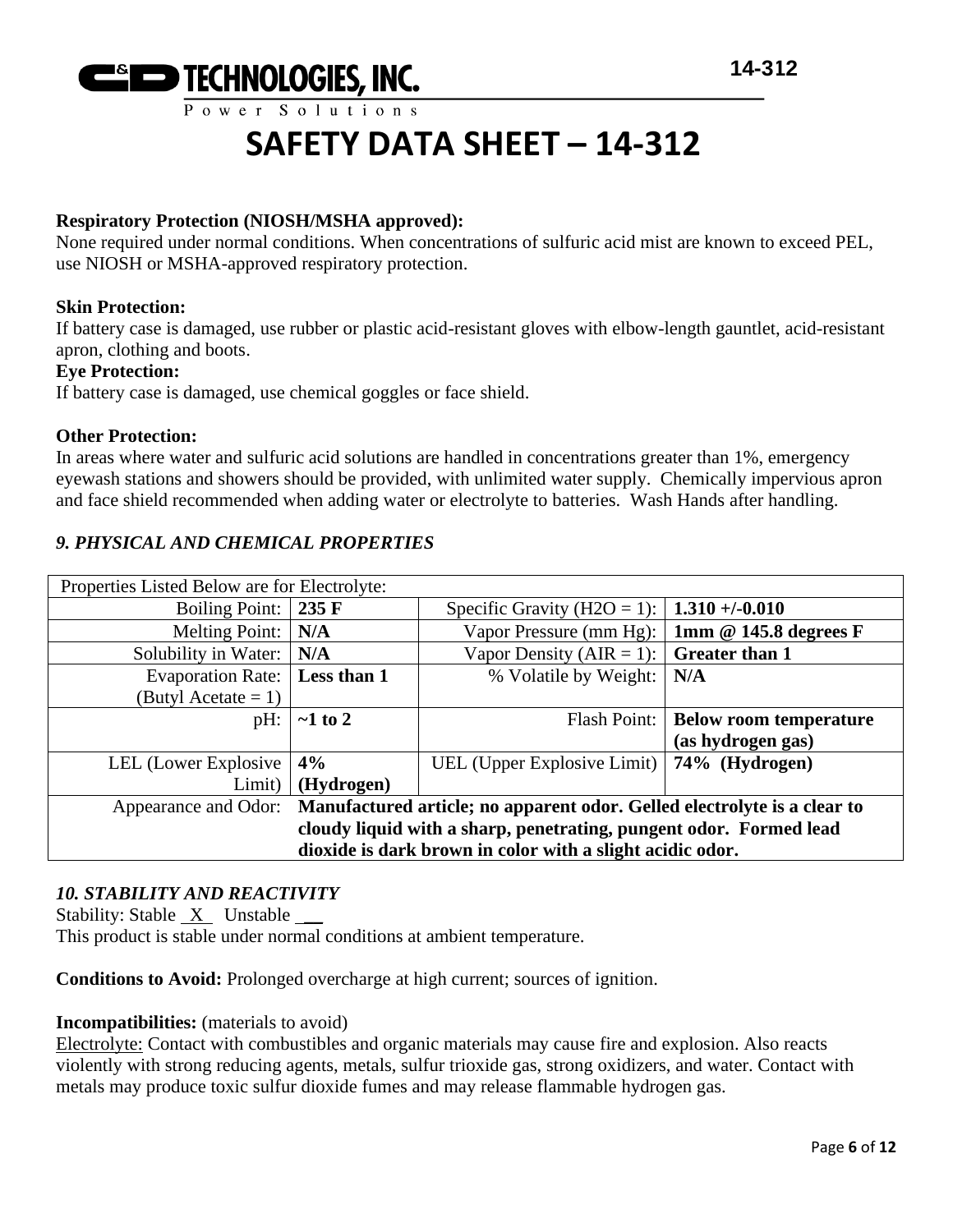

Lead compounds: Avoid contact with strong acids, bases, halides, halogenates, potassium nitrate, permanganate, peroxides, nascent hydrogen, and reducing agents.

Arsenic compounds: strong oxidizers; bromine azide. NOTE: hydrogen gas can react with inorganic arsenic to form the highly toxic gas – arsine

#### **Hazardous Decomposition Products:**

Electrolyte: Sulfur trioxide, carbon monoxide, sulfuric acid mist, sulfur dioxide, hydrogen sulfide. Lead compounds: Temperatures above the melting point are likely to produce toxic metal fume, vapor, or dust; contact with strong acid or base or presence of nascent hydrogen may generate highly toxic arsine gas.

#### **Hazardous Polymerization:**

Will not occur

#### *11. TOXICOLOGICAL INFORMATION*

#### **Routes of Entry:**

Sulfuric Acid: Harmful by all routes of entry.

Lead Compounds: Hazardous exposure can occur only when product is heated, oxidized or otherwise processed or damaged to create dust, vapor or fume. The presence of nascent hydrogen may generate highly toxic arsine gas.

#### **Inhalation:**

Sulfuric Acid: Breathing of sulfuric acid vapors or mists may cause severe respiratory irritation. Lead Compounds: Inhalation of lead dust or fumes may cause irritation of upper respiratory tract and lungs.

#### **Ingestion:**

Sulfuric Acid: May cause severe irritation of mouth, throat, esophagus and stomach. Lead Compounds: Acute ingestion may cause abdominal pain, nausea, vomiting, diarrhea and severe cramping. This may lead rapidly to systemic toxicity and must be treated by a physician.

#### **Skin Contact:**

Sulfuric Acid: Severe irritation, burns and ulceration. Lead Compounds: Not absorbed through the skin. Arsenic compounds: Contact may cause dermatitis and skin hyperpigmentation

#### **Eye Contact:**

Sulfuric Acid: Severe irritation, burns, cornea damage, and blindness. Lead Compounds: May cause eye irritation.

#### **Effects of Overexposure - Acute:**

Sulfuric Acid: Severe skin irritation, damage to cornea, upper respiratory irritation. Lead Compounds: Symptoms of toxicity include headache, fatigue, abdominal pain, loss of appetite, muscular aches and weakness, sleep disturbances and irritability.

#### **Effects of Overexposure - Chronic:**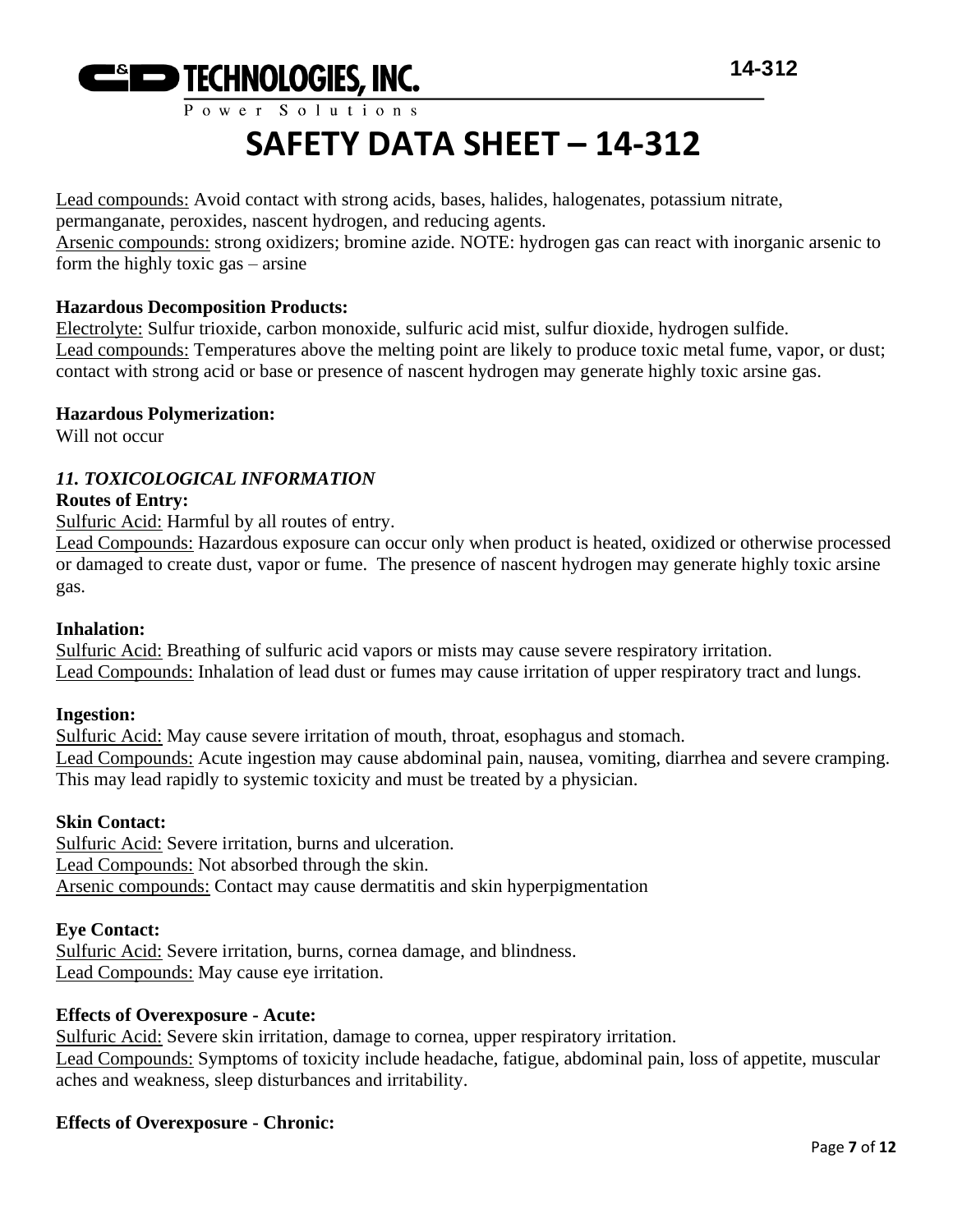

Sulfuric Acid: Possible erosion of tooth enamel, inflammation of nose, throat & bronchial tubes. Lead Compounds: Anemia; neuropathy, particularly of the motor nerves, with wrist drop; kidney damage; reproductive changes in males and females. Repeated exposure to lead and lead compounds in the workplace may result in nervous system toxicity. Some toxicologists report abnormal conduction velocities in persons with blood lead levels of 50 μg/100 ml or higher. Heavy lead exposure may result in central nervous system damage, encephalopathy and damage to the blood-forming (hematopoietic) tissues.

#### **Carcinogenicity:**

Sulfuric Acid: The International Agency for Research on Cancer (IARC) has classified "strong inorganic acid mist containing sulfuric acid" as a Category I carcinogen, a substance that is carcinogenic to humans. This classification does not apply to liquid forms of sulfuric acid or sulfuric acid solutions contained within a battery. Inorganic acid mist (sulfuric acid mist) is not generated under normal use of this product. Misuse of the product, such as overcharging, may result in the generation of sulfuric acid mist.

Lead Compounds: Lead is listed as a 2B carcinogen, likely in animals at extreme doses. Proof of carcinogenicity in humans is lacking at present.

Arsenic: Listed by National Toxicology Program (NTP), International Agency for Research on Cancer (IARC), OSHA and NIOSH as a carcinogen only after prolonged exposure at high levels.

#### **Medical Conditions Generally Aggravated by Exposure:**

Overexposure to sulfuric acid mist may cause lung damage and aggravate pulmonary conditions. Contact of sulfuric acid with skin may aggravate diseases such as eczema and contact dermatitis. Lead and its compounds can aggravate some forms of kidney, liver and neurologic diseases.

#### **Acute Toxicity:**

Inhalation LD50: Electrolyte: LC50 rat: 375 mg/m3; LC50: guinea pig: 510 mg/m3 Elemental Lead: Acute Toxicity Point Estimate  $= 4500$  ppmV (based on lead bullion)

Oral LD50: Electrolyte: rat: 2140 mg/kg Elemental lead: Acute Toxicity Estimate (ATE) = 500 mg/kg body weight (based on lead bullion)

#### **Additional Health Data:**

All heavy metals, including the hazardous ingredients in this product, are taken into the body primarily by inhalation and ingestion. Most inhalation problems can be avoided by adequate precautions such as ventilation and respiratory protection covered in Section 8. Follow good personal hygiene to avoid inhalation and ingestion: wash hands, face, neck and arms thoroughly before eating, smoking or leaving the work site. Keep contaminated clothing out of non-contaminated areas, or wear cover clothing when in such areas. Restrict the use and presence of food, tobacco and cosmetics to non-contaminated areas. Work clothes and work equipment used in contaminated areas must remain in designated areas and never taken home or laundered with personal non-contaminated clothing. This product is intended for industrial use only and should be isolated from children and their environment.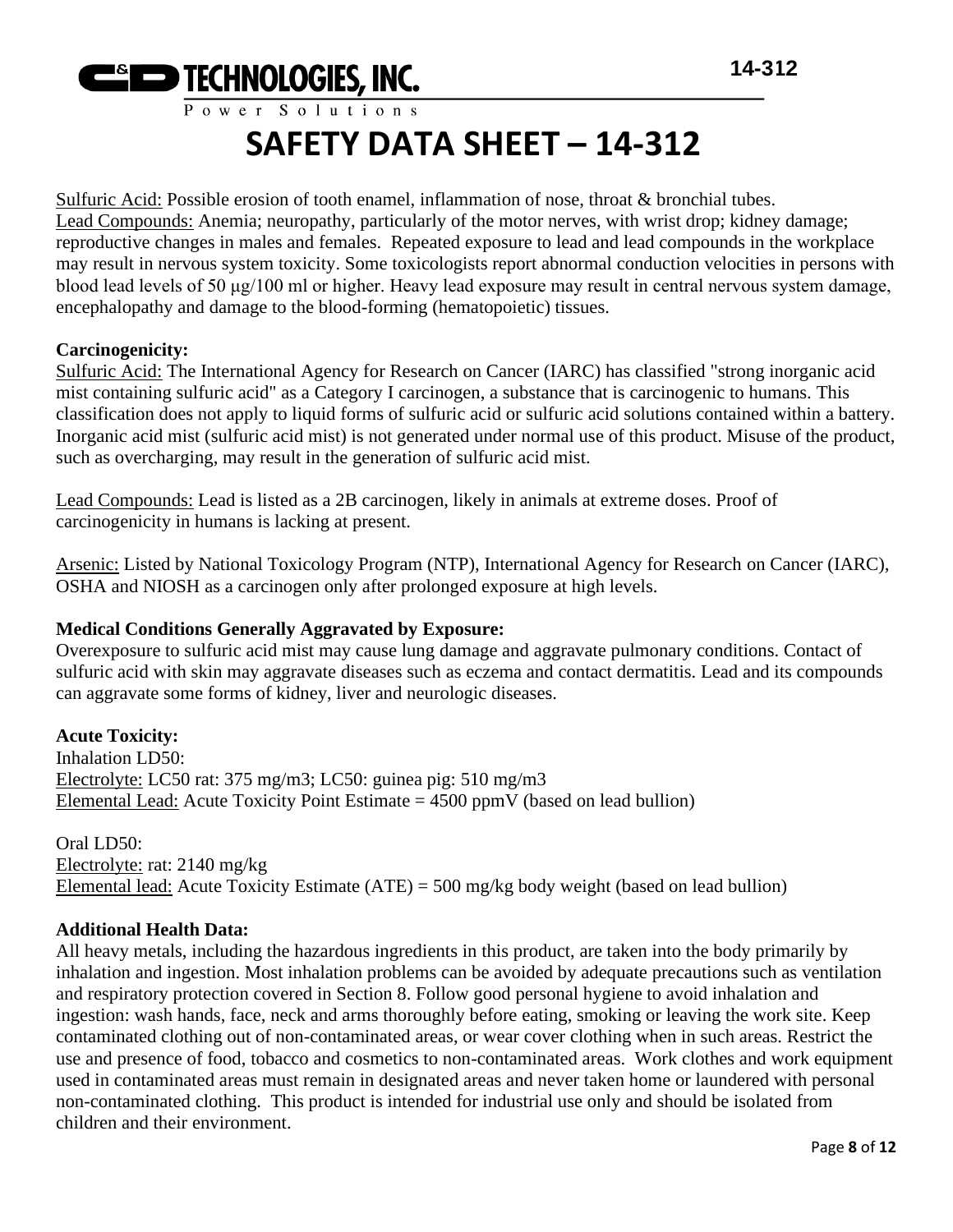# **Example 14-312** TECHNOLOGIES, INC. 14-312

Power Solutions

### **SAFETY DATA SHEET – 14-312**

The 19<sup>th</sup> Amendment to EC Directive 67/548/EEC classified lead compounds, but not lead in metal form, as possibly toxic to reproduction. Risk phrase 61: May cause harm to the unborn child, applies to lead compounds, especially soluble forms.

### *12. ECOLOGICAL INFORMATION*

**Environmental Fate:** lead is very persistent in soil and sediments. No data on environmental degradation. Mobility of metallic lead between ecological compartments is slow. Bioaccumulation of lead occurs in aquatic and terrestrial animals and plants but little bioaccumulation occurs through the food chain. Most studies include lead compounds and not elemental lead.

#### **Environmental Toxicity:** Aquatic Toxicity:

Sulfuric acid: 24-hr LC50, freshwater fish (Brachydanio rerio): 82 mg/L 96 hr- LOEC, freshwater fish (Cyprinus carpio): 22 mg/L Lead: 48 hr LC50 (modeled for aquatic invertebrates): <1 mg/L, based on lead bullion

#### **Additional Information**

- · No known effects on stratospheric ozone depletion.
- · Volatile organic compounds: 0% (by Volume)
- · Water Endangering Class (WGK): NA

#### *13. DISPOSAL CONSIDERATIONS (UNITED STATES)*

Spent batteries: Send to secondary lead smelter for recycling. Spent lead-acid batteries are not regulated as hazardous waste when the requirements of 40 CFR Section 266.80 are met. Spilled sulfuric acid is a characteristic hazardous waste; EPA hazardous waste number D002 (corrosivity) and D008 (lead).

Electrolyte: Place neutralized slurry into sealed acid resistant containers and dispose of as hazardous waste, as applicable. Large water diluted spills, after neutralization and testing, should be managed in accordance with approved local, state, and federal requirements. Consult state environmental agency and/or federal EPA.

Following local, State/Provincial, and Federal/National regulations applicable to end-of-life characteristics will be the responsibility of the end-user.

#### *14. TRANSPORT INFORMATION*

#### **United States:**

Wet, non-spillable batteries do not need to be shipped and transported as fully-regulated Class 8 Corrosive hazardous materials / dangerous goods when tested, packaged and marked in accordance with the following regulations:

#### **U.S. Hazardous Materials Regulations:** 49 CFR 173.159(f) and 49 CFR 173.159a

• The batteries are excepted from regulation if they have been tested in accordance with the vibration and pressure differential tests found in 49 CFR 173.159(f) and "rupture test" found at 49 CFR 173.159a;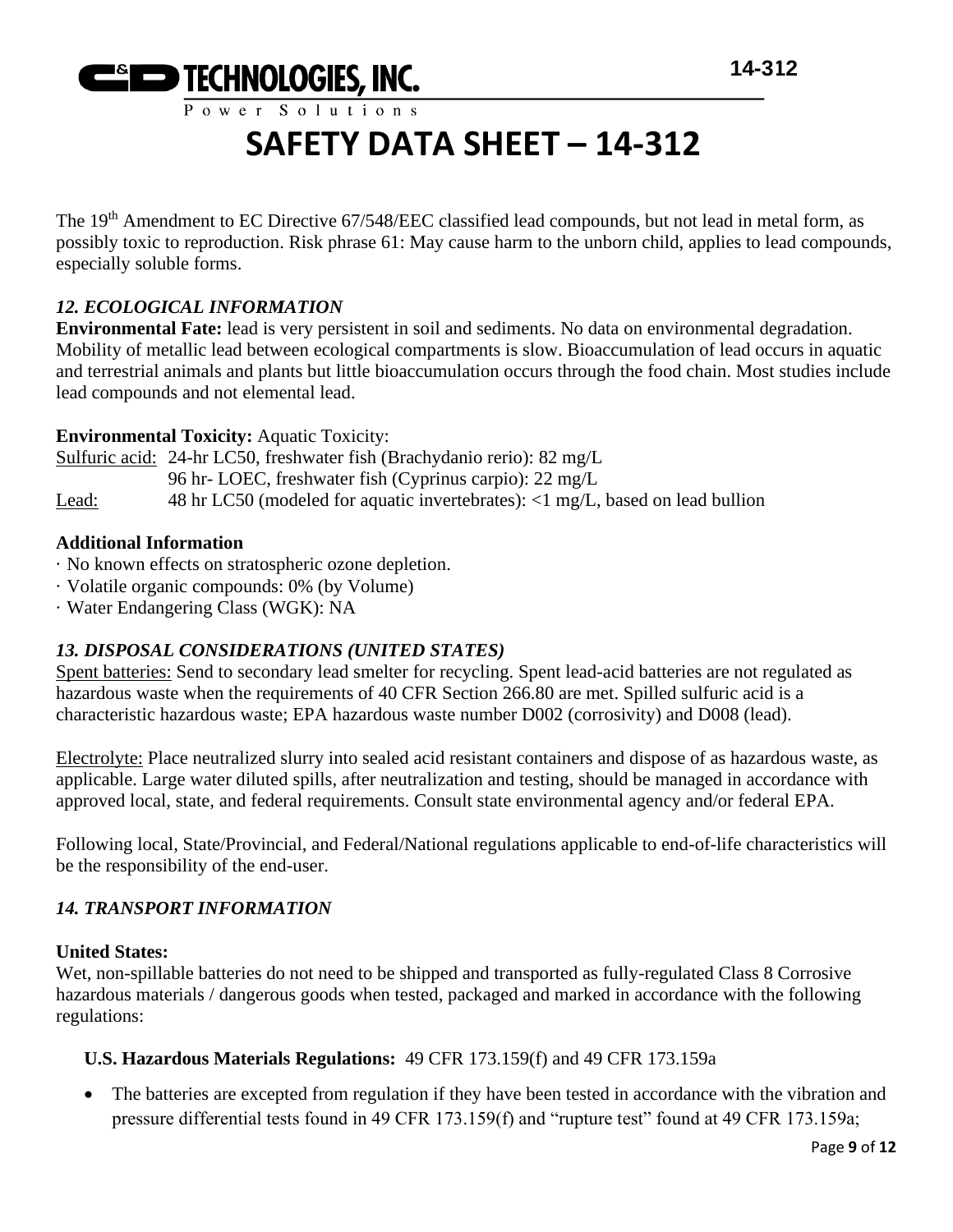Power Solutions

# **SAFETY DATA SHEET – 14-312**

- When offered for transport, the batteries must be protected against short circuits and securely packaged in accordance with 49 CFR 173.159a; and
- The batteries and outer packaging must be marked NON-SPILLABLE BATTERY or NON-SPILLABLE as required by 49 CFR 173.159a

#### **IATA Dangerous Goods Regulations:** Packing Instruction 872 and Special Provision A67

- The batteries are excepted from regulation if they have been tested in accordance with the vibration and pressure differential tests found in Packing Instruction 872 and "rupture test" found in Special Provision A67 of the International Air Transport Association (IATA) Dangerous Goods Regulations
- When offered for transport, the batteries must be protected against short circuits and securely packaged in accordance with Special Provision A67.
- The words "Not Restricted" and "Special Provision A67" must be included in the description of the substance on the Air Waybill when an Air Waybill is issued.

**IMDG Code:** Special Provision 238.1 and 238.2

- The batteries are excepted from regulation if they have been tested in accordance with the vibration and pressure differential tests and "rupture test" found in Special Provision 238.1 and 238.2.
- When offered for transport, the batteries must be protected against short circuits and securely packaged in accordance with Special Provision 238.1 and 238.2.

If the regulations listed above are not met, then Batteries, wet, nonspillable (UN2800) are regulated as Class 8 Corrosive hazardous materials / dangerous goods by the U.S. Department of Transportation (DOT) and international dangerous goods regulatory authorities pursuant to the IATA Dangerous Goods Regulations and IMDG Code.

#### *15. REGULATORY INFORMATION*

#### **EPCRA Sections 302, 304, 311 & 312**

Lead-acid batteries do **NOT** meet the OSHA definition of an "article" (US EPA, Oct. 1998). The lead and acid that compose these batteries must be included when determining the various thresholds for these EPCRA section regulations. The acid in lead-acid batteries is **Sulfuric Acid**, which is an Extremely Hazardous Substance (EHS). The following table outlines the applicable EPCRA Sections and their respective thresholds for **Sulfuric Acid**:

| <b>EPCRA Sections – Sulfuric Acid</b>             | <b>Thresholds</b>     |
|---------------------------------------------------|-----------------------|
| 302 - Emergency Planning Notification             | TPQ $\geq$ 1,000 lbs. |
| 304 - Emergency Release Notification              | $RQ \ge 1,000$ lbs.   |
| 311 - MSDS Reporting                              | *TPQ $\geq$ 500 lbs.  |
| 312 - Chemical Inventory Reporting (i.e. Tier II) | *TPQ $\geq$ 500 lbs.  |

**\*The reporting threshold for Sulfuric Acid is ≥ the designated TPQ or 500 lbs, whichever is less.**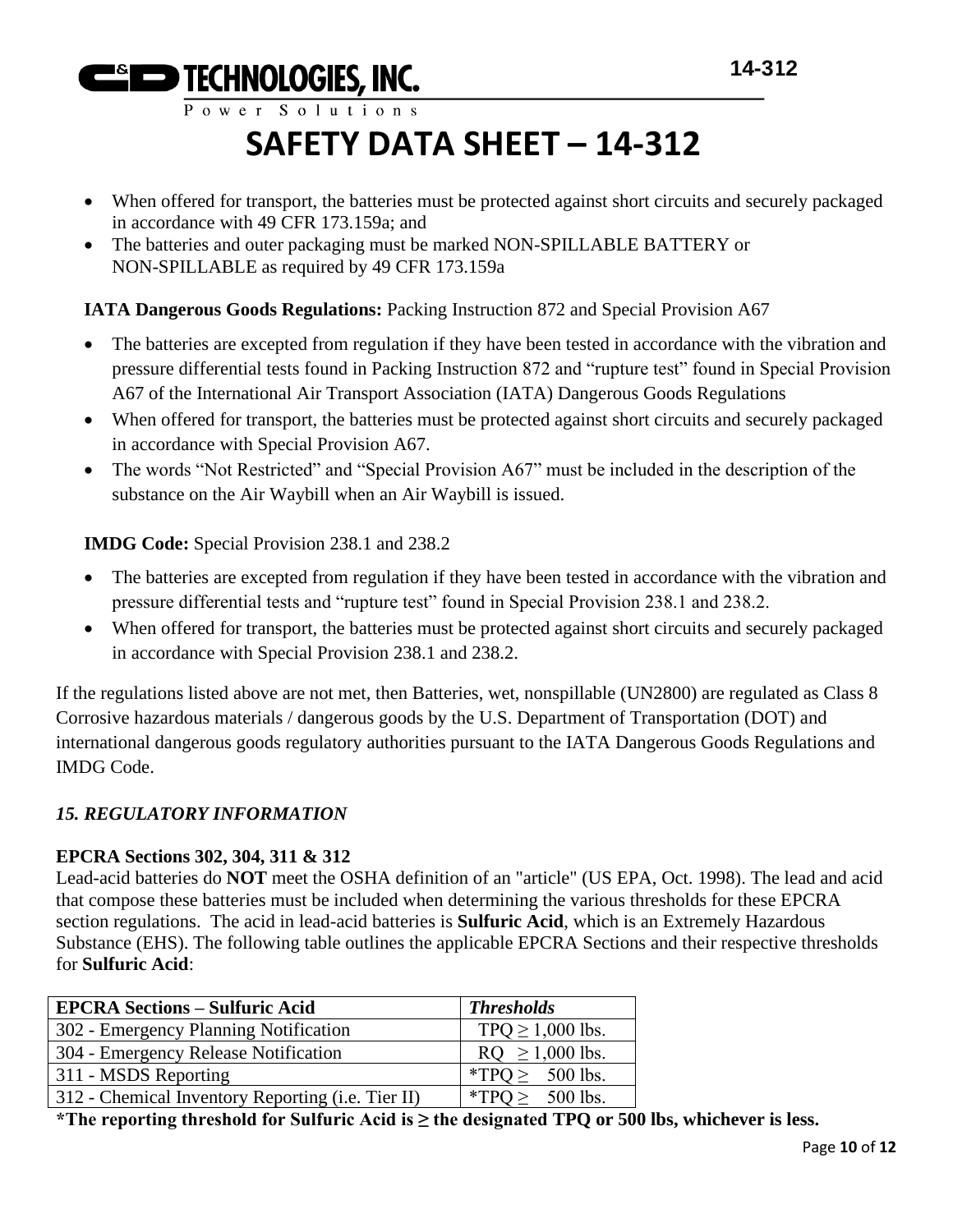

The lead used in lead-acid batteries does not qualify for any OSHA or EPCRA exemptions. Lead is not an EHS, and the following table outlines the applicable EPCRA Sections and their respective thresholds for **lead**:

| <b>EPCRA Sections - Lead</b>                      | <b>Thresholds</b>  |
|---------------------------------------------------|--------------------|
| 311 - MSDS Reporting                              | $\geq 10,000$ lbs. |
| 312 - Chemical Inventory Reporting (i.e. Tier II) | $\geq 10,000$ lbs. |

#### **EPCRA Section 313**

The reporting of lead and sulfuric acid (and their releases) in lead-acid batteries used in cars, trucks, most cranes, forklifts, locomotive engines, and aircraft for the purposes of EPCRA Section 313 is not required. Leadacid batteries used for these purposes are exempt for Section 313 reporting per the "Motor Vehicle Exemption." See page B-22 of the *U.S. EPA Guidance Document for Lead and Lead Compound Reporting under EPCRA Section 313* for additional information of this exemption.

#### **TSCA:**

TSCA Section 8b – Inventory Status: All chemicals comprising this product are either exempt or listed on the TSCA Inventory.

TSCA Section 12b (40 CFR Part 707.60(b)) No notice of export will be required for articles, except PCB articles, unless the Agency so requires in the context of individual section 5, 6, or 7 actions.

TSCA Section 13 (40 CFR Part 707.20): No import certification required (EPA 305-B-99-001, June 1999, Introduction to the Chemical Import Requirements of the Toxic Substances Control Act, Section IV.A)

**RCRA:** Spent Lead Acid Batteries are subject to streamlined handling requirements when managed in compliance with 40 CFR section 266.80 or 40 CFR part 273. Waste sulfuric acid is a characteristic hazardous waste; EPA hazardous waste number D002 (corrosivity) and D008 (lead).

#### **STATE REGULATIONS (US):**

#### \***Proposition 65 Warning**

**Battery posts, terminals and related accessories contain lead and lead compounds, chemicals known to the state of California to cause cancer and reproductive harm. Wash hands after handling.**

\*Battery companies not party to the 1999 consent judgment with Mateel Environmental Justice Foundation should include a Proposition 65 Warning that complies with the current version of Proposition 65.

#### **INTERNATIONAL REGULATIONS:**

Distribution into Quebec to follow Canadian Controlled Product Regulations (CPR) 24(1) and 24(2).

Distribution into the EU to follow applicable Directives to the Use, Import/Export of the product as-sold.